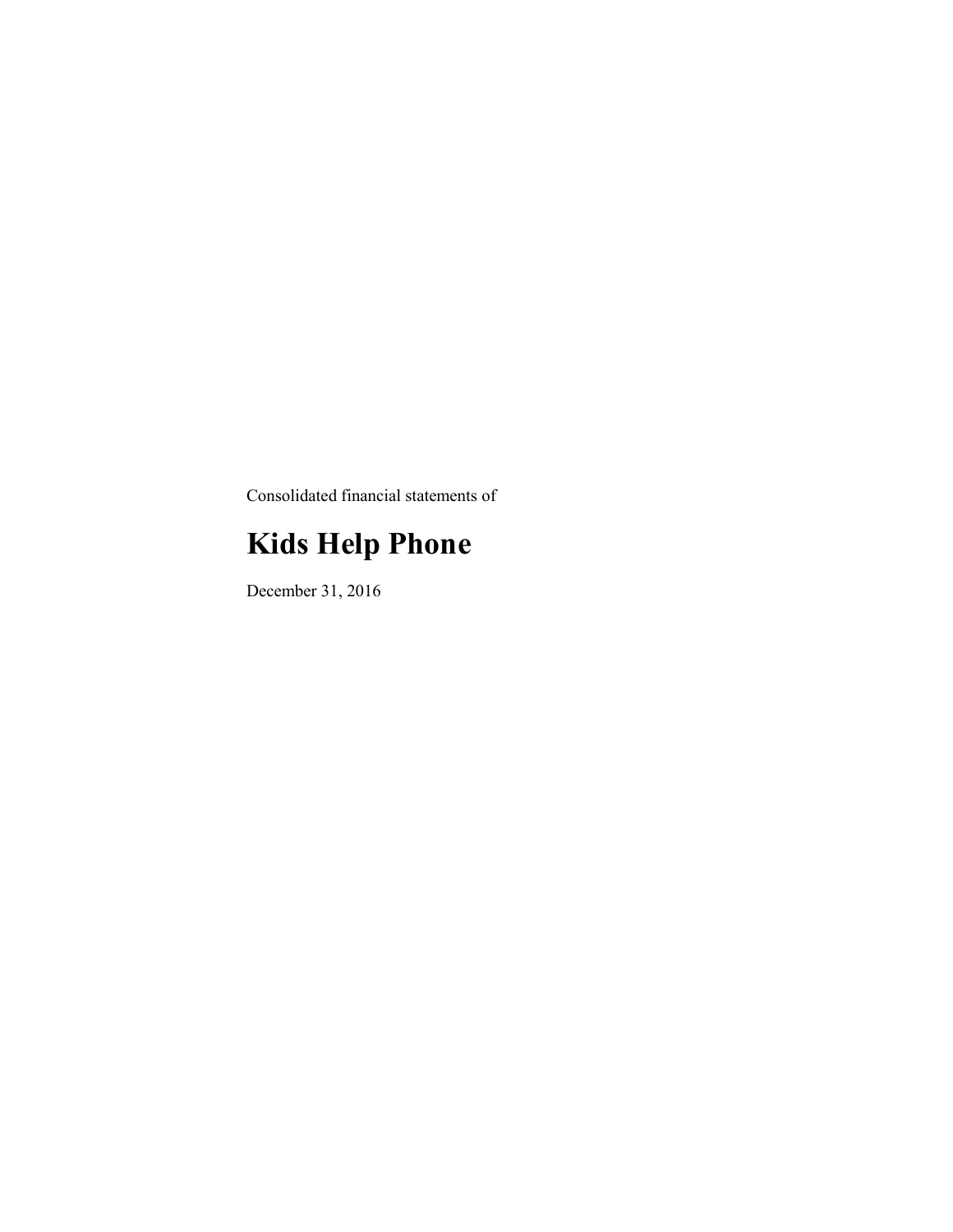December 31, 2016

### Table of contents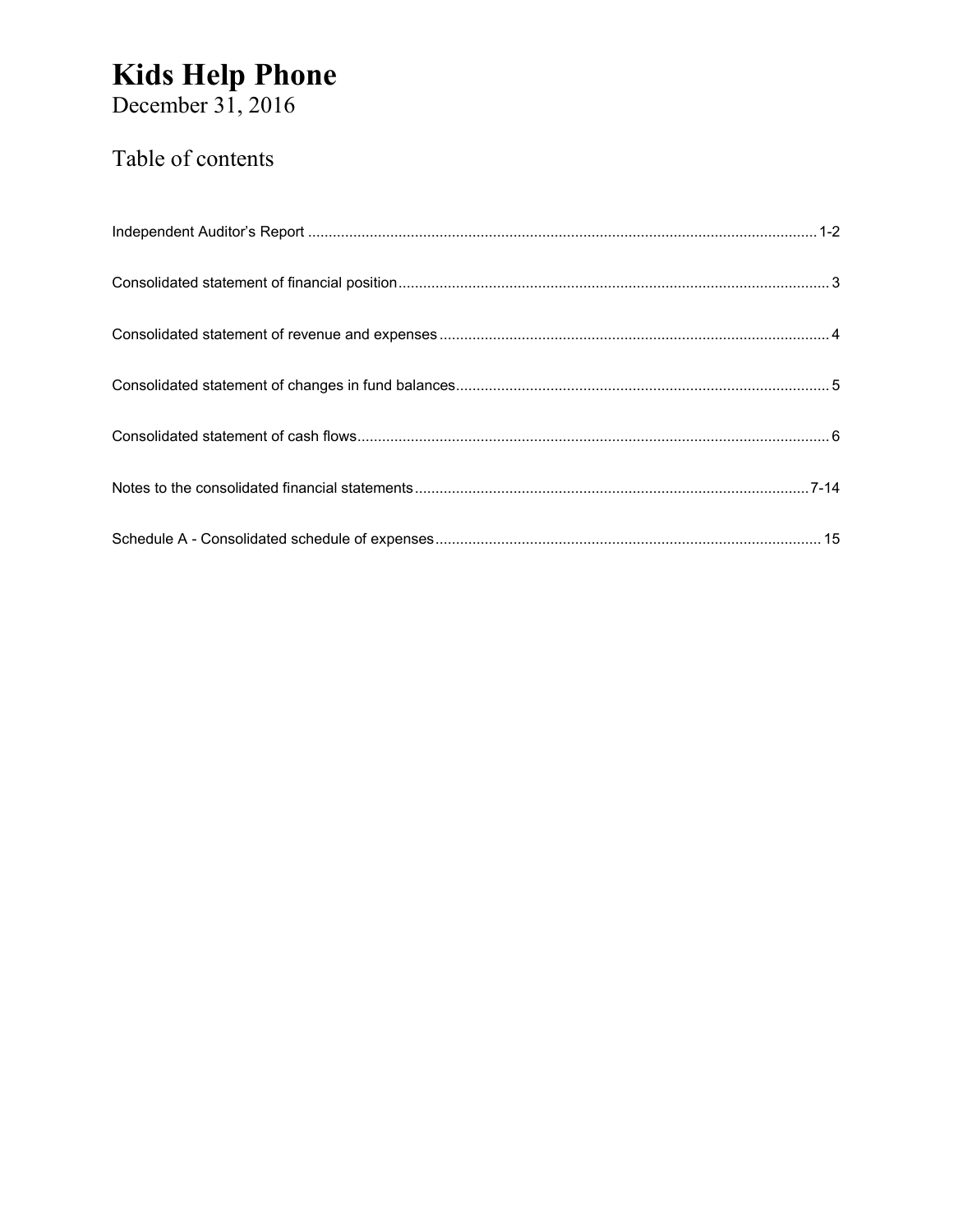# **Deloitte.**

Deloitte LLP 400 Applewood Crescent Suite 500 Vaughan ON L4K 0C3 Canada

Tel: 416-601-6150 Fax: 416-601-6151 www.deloitte.ca

### **Independent Auditor's Report**

To the Members of Kids Help Phone

We have audited the accompanying consolidated financial statements of Kids Help Phone, which comprise the consolidated statement of financial position as at December 31, 2016, and the consolidated statements of revenue and expenses, changes in fund balances and of cash flows for the year then ended, and a summary of significant accounting policies and other explanatory information.

#### **Management's Responsibility for the Consolidated Financial Statements**

Management is responsible for the preparation and fair presentation of these consolidated financial statements in accordance with Canadian accounting standards for not-for-profit organizations, and for such internal control as management determines is necessary to enable the preparation of consolidated financial statements that are free from material misstatement, whether due to fraud or error.

#### **Auditor's Responsibility**

Our responsibility is to express an opinion on these consolidated financial statements based on our audit. We conducted our audit in accordance with Canadian generally accepted auditing standards. Those standards require that we comply with ethical requirements and plan and perform the audit to obtain reasonable assurance about whether the consolidated financial statements are free from material misstatement.

An audit involves performing procedures to obtain audit evidence about the amounts and disclosures in the consolidated financial statements. The procedures selected depend on the auditor's judgment, including the assessment of the risks of material misstatement of the consolidated financial statements, whether due to fraud or error. In making those risk assessments, the auditor considers internal control relevant to the entity's preparation and fair presentation of the consolidated financial statements in order to design audit procedures that are appropriate in the circumstances, but not for the purpose of expressing an opinion on the effectiveness of the entity's internal control. An audit also includes evaluating the appropriateness of accounting policies used and the reasonableness of accounting estimates made by management, as well as evaluating the overall presentation of the consolidated financial statements.

We believe that the audit evidence we have obtained is sufficient and appropriate to provide a basis for our qualified audit opinion.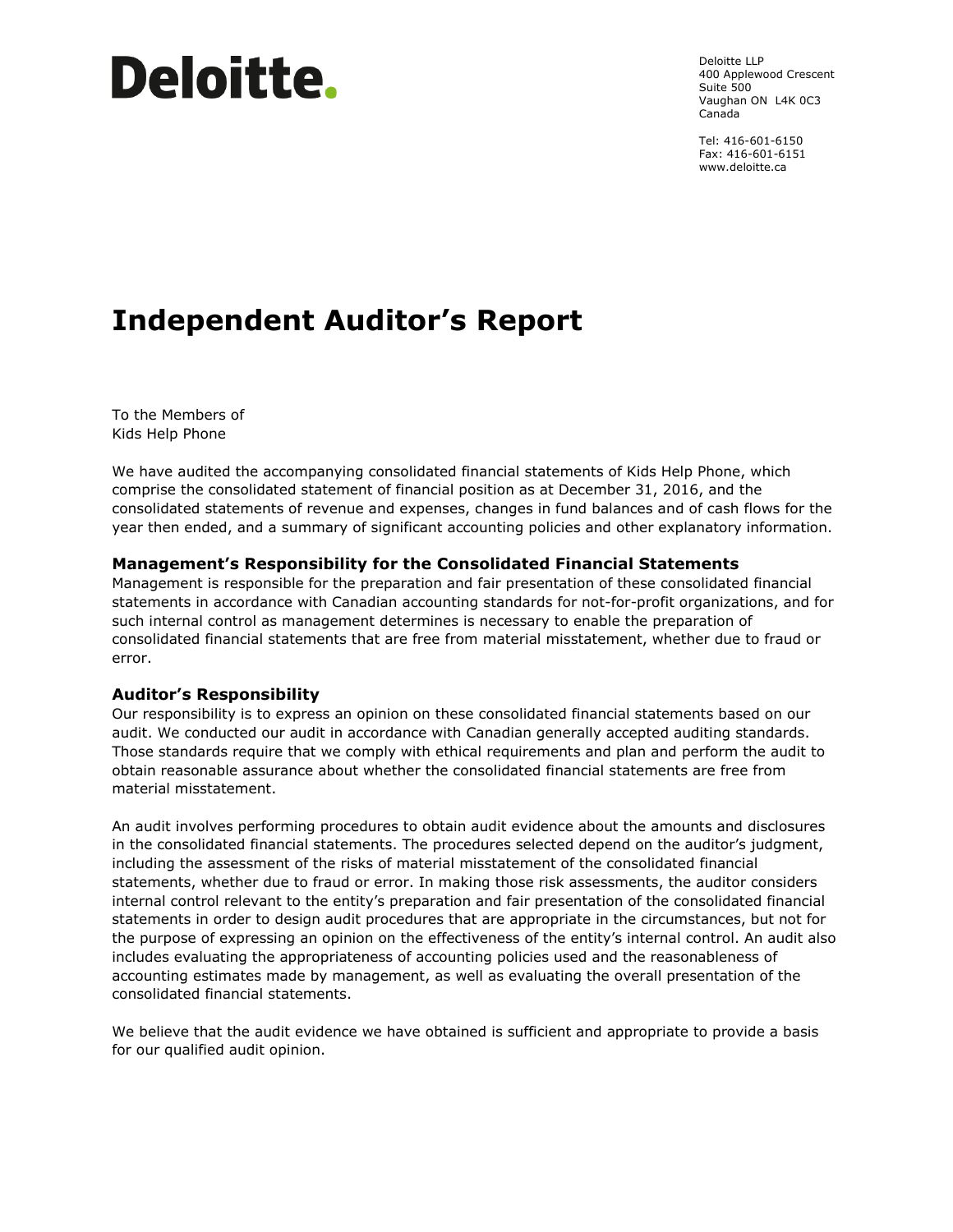#### **Basis for Qualified Opinion**

In common with many not-for-profit organizations, Kids Help Phone derives the majority of its revenues from the general public in the form of revenue from events and general donations and grants, the completeness of which is not susceptible to satisfactory audit verification. Accordingly, our verification of these revenues was limited to the amounts recorded in the records of Kids Help Phone. Therefore, we were not able to determine whether any adjustments might be necessary to revenue from events and general donations and grants, (deficiency) excess of revenue over expenses, and cash flows from operations for the years ended December 31, 2016 and December 31, 2015, current assets as at December 31, 2016 and December 31, 2015, and fund balances as at December 31 and January 1 for both the 2016 and 2015 years. Our audit opinion on the consolidated financial statements for the year ended December 31, 2015 was modified accordingly, because of the possible effects of this scope limitation.

#### **Qualified Opinion**

In our opinion, except for the possible effects of the matter described in the Basis for Qualified Opinion paragraph, the consolidated financial statements present fairly, in all material respects, the financial position of Kids Help Phone as at December 31, 2016, and the results of its operations and its cash flows for the year then ended in accordance with Canadian accounting standards for not-for-profit organizations.

Deloitte LLP

Chartered Professional Accountants Licensed Public Accountants May 15, 2017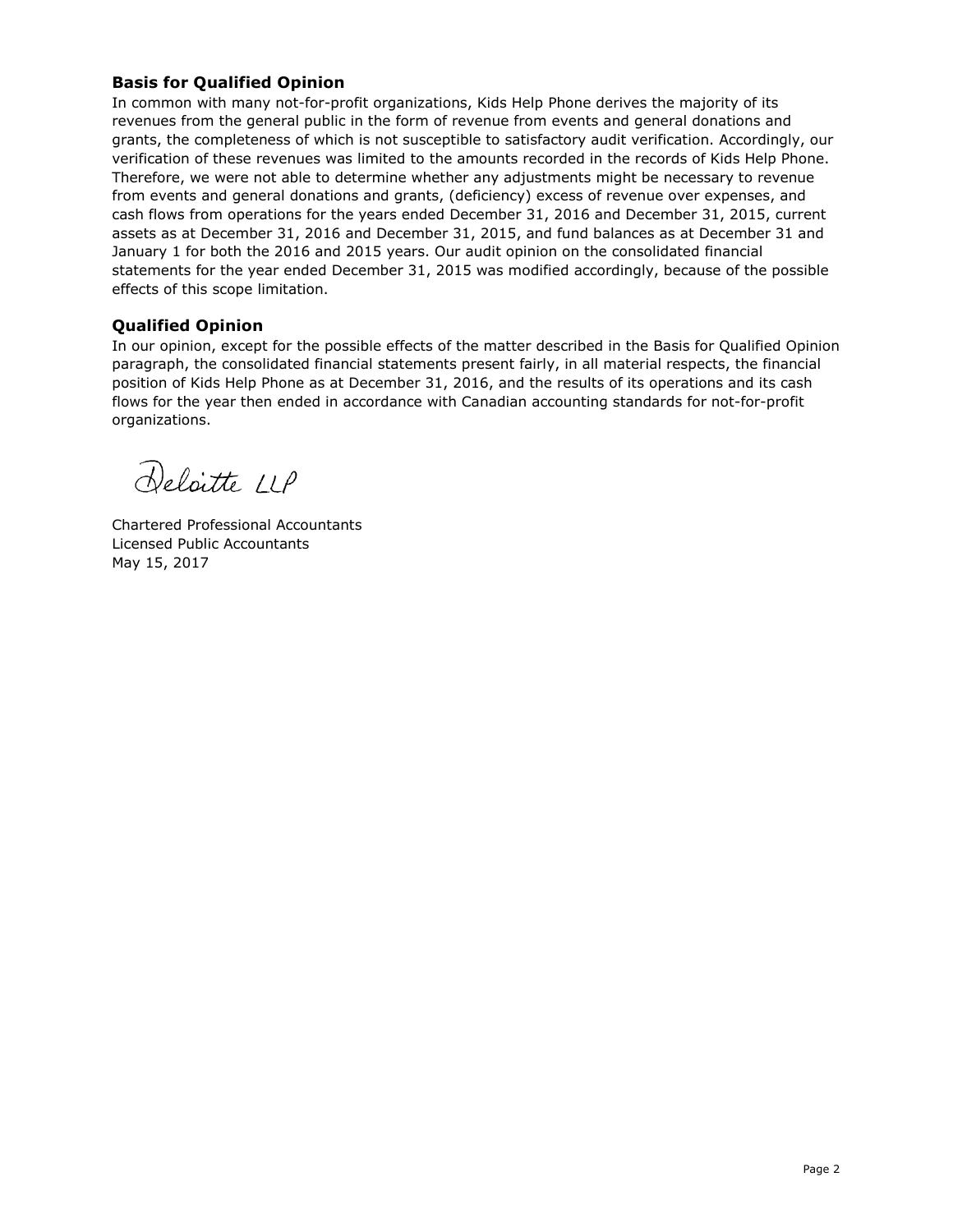### Consolidated statement of financial position

as at December 31, 2016

|                                                    | 2016      | 2015      |
|----------------------------------------------------|-----------|-----------|
|                                                    | \$        | \$        |
|                                                    |           |           |
| <b>Assets</b>                                      |           |           |
| <b>Current assets</b>                              |           |           |
| Cash                                               | 436,018   | 1,096,389 |
| Short-term investments (Note 4a)                   | 2,551,669 | 3,309,059 |
| Accounts receivable                                | 319,462   | 324,688   |
| Prepaid expenses and other                         | 131,197   | 108,827   |
|                                                    | 3,438,346 | 4,838,963 |
| Restricted cash and investments (Note 4b)          |           |           |
| Kyra Field Memorial Fund                           | 42,701    | 46,625    |
| <b>Reserve Fund</b>                                | 2,788,695 | 2,745,543 |
|                                                    | 2,831,396 | 2,792,168 |
|                                                    |           |           |
| Capital assets (Note 5)                            | 443,025   | 626,910   |
|                                                    | 6,712,767 | 8,258,041 |
|                                                    |           |           |
| Liabilities                                        |           |           |
| <b>Current liabilities</b>                         |           |           |
| Accounts payable and accrued liabilities (Note 16) | 636,230   | 1,456,838 |
| Deferred revenue (Note 6)                          | 892,800   | 1,445,571 |
| Obligation under capital leases - current (Note 7) | 36,154    | 45,994    |
|                                                    | 1,565,184 | 2,948,403 |
| Deferred capital contributions (Note 8)            | 18,326    | 23,461    |
| Obligation under capital leases (Note 7)           |           | 36,154    |
|                                                    | 1,583,510 | 3,008,018 |
|                                                    |           |           |
| <b>Fund balances (Note 3)</b>                      |           |           |
| <b>Operating Fund</b>                              |           |           |
| General                                            | 2,098,005 | 2,082,091 |
| Invested in capital assets                         | 388,545   | 521,301   |
| <b>Reserve Fund</b>                                | 2,600,006 | 2,600,006 |
| <b>Externally Restricted Funds</b>                 | 42,701    | 46,625    |
|                                                    | 5,129,257 | 5,250,023 |
|                                                    | 6,712,767 | 8,258,041 |

On behalf of the Board

 $\ddot{\phantom{0}}$ \_\_\_\_\_\_\_\_\_\_\_\_\_\_\_\_\_\_\_\_\_\_\_\_\_\_\_\_\_\_\_\_\_\_\_\_\_\_\_\_\_ Chair of the Board \_\_\_\_\_\_\_\_\_\_\_\_\_\_\_\_\_\_\_\_\_\_\_\_\_\_\_\_\_\_\_\_\_\_\_\_\_\_\_\_\_ Treasurer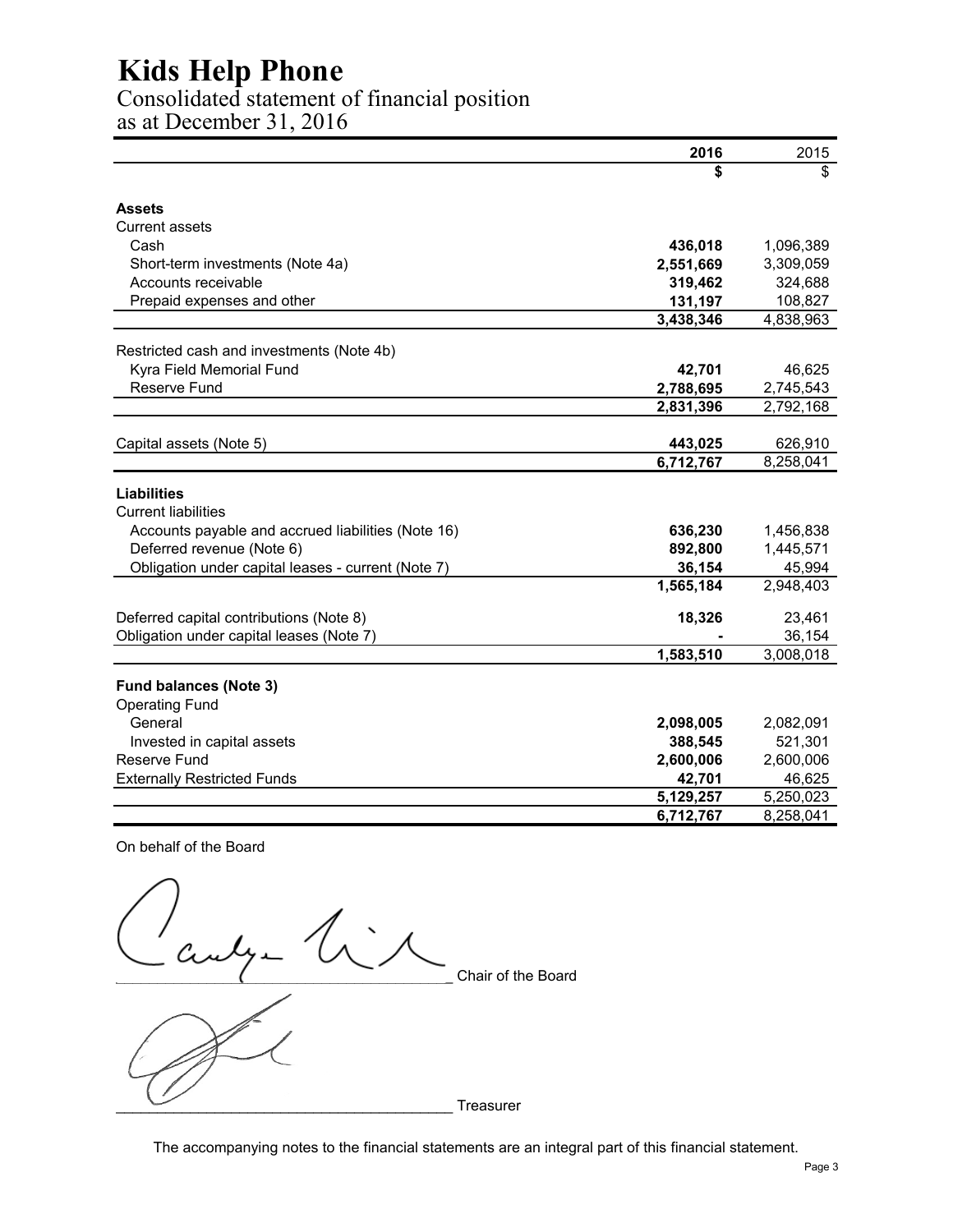Consolidated statement of revenue and expenses year ended December 31, 2016

|                                                 |                                 |                                   | 2016       |                   |                          | 2015       |
|-------------------------------------------------|---------------------------------|-----------------------------------|------------|-------------------|--------------------------|------------|
|                                                 | <b>Operating</b><br><b>Fund</b> | <b>Restricted</b><br><b>Funds</b> | Total      | Operating<br>Fund | Restricted<br>Funds      | Total      |
|                                                 | \$                              |                                   |            | \$                | \$                       | S          |
| <b>Revenue</b>                                  |                                 |                                   |            |                   |                          |            |
| Events                                          | 5,782,212                       |                                   | 5,782,212  | 5,832,937         |                          | 5,832,937  |
| General donations and grants                    | 5,884,630                       | 72                                | 5,884,702  | 6,501,059         | 54                       | 6,501,113  |
| Government grants                               |                                 |                                   |            |                   |                          |            |
| Kids Help Phone programs                        | 1,470,528                       |                                   | 1,470,528  | 1,390,969         | $\overline{\phantom{a}}$ | 1,390,969  |
| Good2Talk program                               | 3,146,823                       |                                   | 3,146,823  | 2,962,251         | $\overline{\phantom{a}}$ | 2,962,251  |
| Investment income                               | 51,527                          | 211                               | 51,738     | 91,827            | 308                      | 92,135     |
| Other                                           | 48,290                          |                                   | 48,290     | 158,722           |                          | 158,722    |
|                                                 | 16,384,010                      | 283                               | 16,384,293 | 16,937,765        | 362                      | 16,938,127 |
| Expenses                                        |                                 |                                   |            |                   |                          |            |
| Service delivery costs - Kids Help Phone        |                                 |                                   |            |                   |                          |            |
| Kids Help Phone (Schedule A)                    | 7,443,707                       |                                   | 7,443,707  | 8,754,737         | $\overline{\phantom{a}}$ | 8,754,737  |
| Volunteer engagement (Schedule A)               | 209,168                         |                                   | 209,168    | 17,245            |                          | 17,245     |
| Service delivery costs - Good2Talk (Schedule A) | 3,146,823                       |                                   | 3,146,823  | 2,962,251         |                          | 2,962,251  |
| Direct fundraising (Schedule A)                 | 4,152,114                       |                                   | 4,152,114  | 4,228,604         | $\overline{\phantom{a}}$ | 4,228,604  |
| General and administrative (Schedule A)         | 1,352,028                       | 7                                 | 1,352,035  | 1,479,816         | $\overline{\phantom{a}}$ | 1,479,816  |
| Amortization of capital assets                  | 201,212                         |                                   | 201,212    | 168,055           | $\overline{\phantom{a}}$ | 168,055    |
|                                                 | 16,505,052                      |                                   | 16,505,059 | 17,610,708        | $\overline{\phantom{a}}$ | 17,610,708 |
| (Deficiency) excess of revenue over expenses    | (121, 042)                      | 276                               | (120, 766) | (672, 943)        | 362                      | (672, 581) |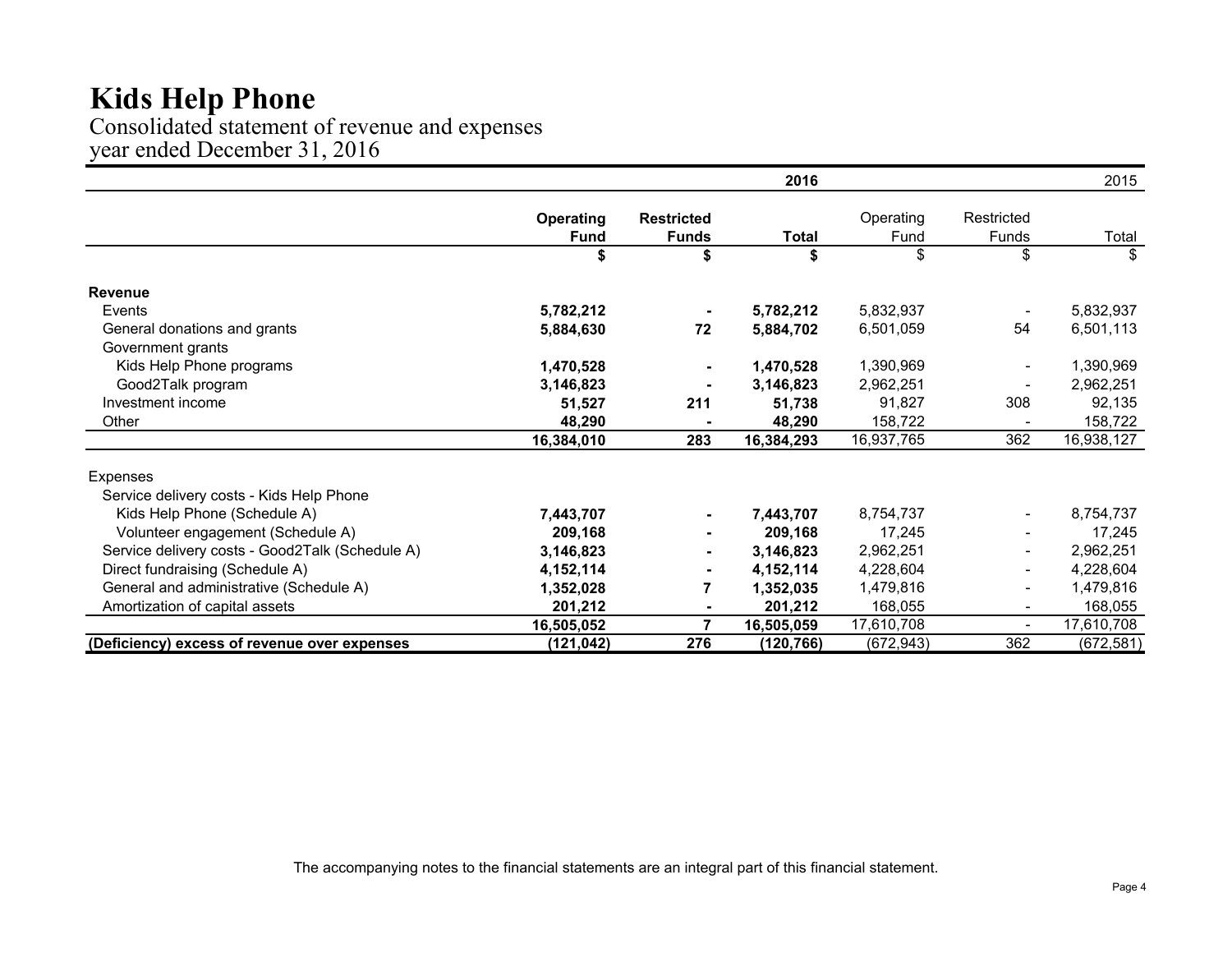Consolidated statement of changes in fund balances year ended December 31, 2016

|                                              |           |                        |                |                   | 2016         | 2015       |
|----------------------------------------------|-----------|------------------------|----------------|-------------------|--------------|------------|
|                                              |           |                        |                | <b>Externally</b> |              |            |
|                                              |           |                        |                | <b>Restricted</b> |              |            |
|                                              |           | <b>Operating Funds</b> |                | <b>Fund</b>       |              |            |
|                                              |           | Capital                |                | <b>Kyra Field</b> |              |            |
|                                              | General   | assets                 | <b>Reserve</b> | <b>Memorial</b>   | <b>Total</b> | Total      |
|                                              | J         |                        |                |                   |              | \$         |
| Accumulated excess of revenue over           |           |                        |                |                   |              |            |
| expenses, beginning of year                  | 2,082,091 | 521,301                | 2,600,006      | 46,625            | 5,250,023    | 5,922,604  |
| (Deficiency) excess of revenue over expenses | 75,035    | (196, 077)             |                | 276               | (120, 766)   | (672, 581) |
| Interfund transfer (Note 17)                 | 4,200     |                        |                | (4,200)           |              |            |
| Purchases of capital assets                  | (17, 327) | 17,327                 |                |                   |              |            |
| Capital lease obligations                    | (45, 994) | 45,994                 |                |                   |              |            |
| Fund balances, end of year                   | 2,098,005 | 388,545                | 2,600,006      | 42,701            | 5,129,257    | 5,250,023  |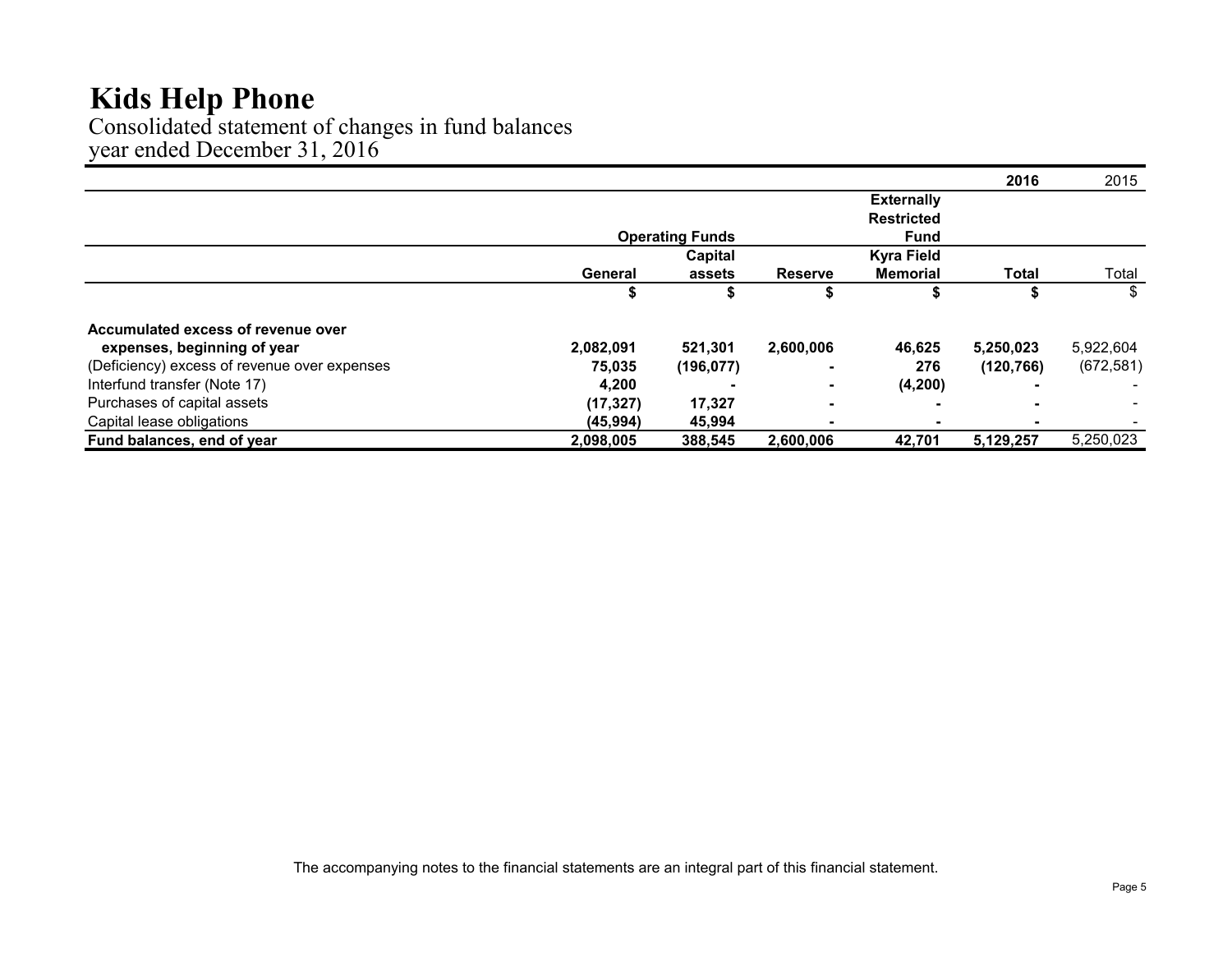Consolidated statement of cash flows

year ended December 31, 2016

|                                                | 2016          | 2015          |
|------------------------------------------------|---------------|---------------|
|                                                | \$            | \$            |
| <b>Operating activities</b>                    |               |               |
| Deficiency of revenues over expenses           | (120, 766)    | (672, 581)    |
| Items not affecting cash                       |               |               |
| Amortization of capital assets                 | 201,212       | 168,055       |
| Loss on disposal of capital assets             |               | 6,731         |
| Amortization of deferred capital contributions | (5, 135)      | (10, 363)     |
| Unrealized gain (loss) on investments          | 3,133         | (605)         |
|                                                | 78,444        | (508, 763)    |
| Changes in non-cash working capital items      |               |               |
| Accounts receivable                            | 5,226         | (90, 482)     |
| Prepaid expenses and other                     | (22, 370)     | 71,519        |
| Accounts payable and accrued liabilities       | (820, 608)    | 514,746       |
| Deferred revenue                               | (552, 771)    | (1, 133, 098) |
|                                                | (1, 312, 079) | (1, 146, 078) |
| <b>Investing activities</b>                    |               |               |
| Decrease in short-term investments             | 757,390       | 788,603       |
| Purchases of capital assets                    | (17, 327)     | (394, 444)    |
| Increase in restricted cash and investments    | (42, 361)     | (37, 994)     |
|                                                | 697,702       | 356,165       |
| <b>Financing activity</b>                      |               |               |
| Payment under capital lease obligations        | (45, 994)     | (56, 132)     |
| Net decrease in cash                           |               |               |
|                                                | (660, 371)    | (846, 045)    |
| Cash, beginning of year                        | 1,096,389     | 1,942,434     |
| Cash, end of year                              | 436,018       | 1,096,389     |
| Supplemental cash flows information            |               |               |
| Cash interest paid                             | 48            | 758           |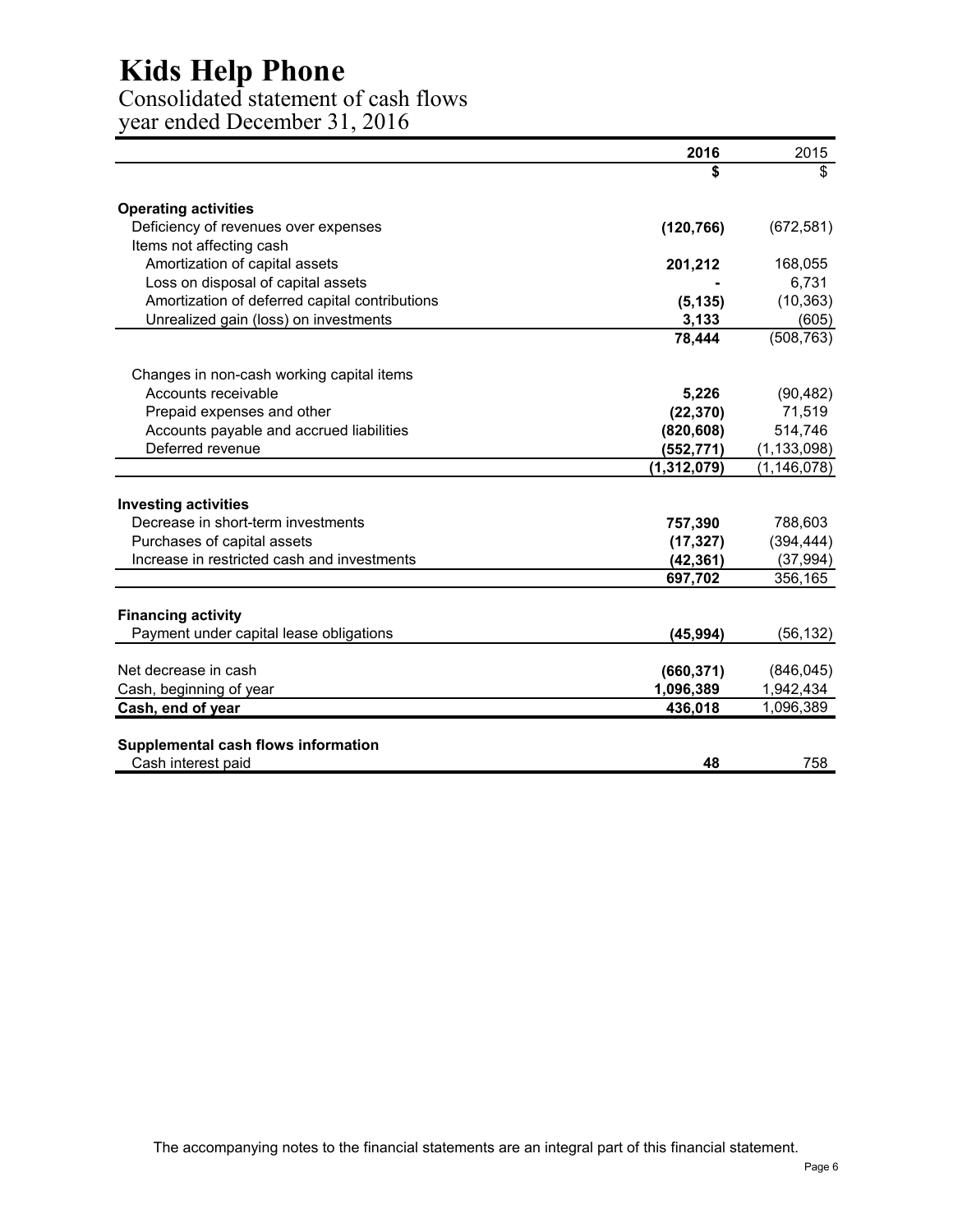### **Kids Help Phone** Notes to the consolidated financial statements December 31, 2016

#### **1. Description of the organization**

The Organization is comprised of Kids Help Phone ("KHP") and Kids Help Foundation ("KHF"). All of the directors of Kids Help Foundation are also directors of Kids Help Phone. Kids Help Phone was incorporated under the Canada Corporations Act and continued under the Canadian Not-for-Profit Corporations Act on October 1, 2013. Kids Help Foundation was incorporated under the Canada Corporations Act and continued under the Canadian Not-for-Profit Corporations Act on December 9, 2013.

The mandate of Kids Help Phone is to provide anonymous and confidential professional counseling, referrals and information in English and French, through technologically-based communications media for children and youth in Canada.

The mandate of Kids Help Foundation, a registered charitable organization, is to improve the health and welfare of children and their families in Canada.

Kids Help Phone and Kids Help Foundation are classified as registered charities under the Income Tax Act and, as such, are not subject to income tax provided certain disbursement requirements are met.

The Board has approved the dissolution of Kids Help Foundation as it has remained inactive for several years. It is expected to be dissolved within the next year.

#### **2. Significant accounting policies**

#### *Financial statement presentation*

These financial statements are presented on a consolidated basis and include the accounts of Kids Help Phone and Kids Help Foundation. These financial statements have been prepared in accordance with Canadian accounting standards for not-for-profit organizations published by Chartered Professional Accountants of Canada ("CPA Canada"), using the restricted fund method of reporting restricted contributions.

#### *Revenue recognition*

Corporate revenue is recorded in the year to which it relates if collection is reasonably assured. Donations revenue is recorded when received. Revenue relating to special events or programs which have not yet occurred is recorded as deferred revenue and recognized as revenue in the year the events occur or program expenses are incurred. Government grants are recognized as revenue in the period to which the revenue relates and as the related expenses are incurred. Investment income is recorded when earned.

#### *Contributed goods and services*

Donors contribute gifts in kind for use in special fundraising events, which are recognized at their fair market value when such value can be reasonably estimated. Donated property and equipment are recorded at fair value when fair value can be reasonably estimated. Donated materials and services are recorded at fair value when fair value can be reasonably estimated and when the materials and services are normally purchased by the Organization and would be paid for if not donated. Receipted gifts-in-kind are recognized as revenue and expenses when received.

#### *Deferred capital contributions*

Funds received related to capital assets are recorded as deferred capital grants and amortized at the same rate as the related capital asset.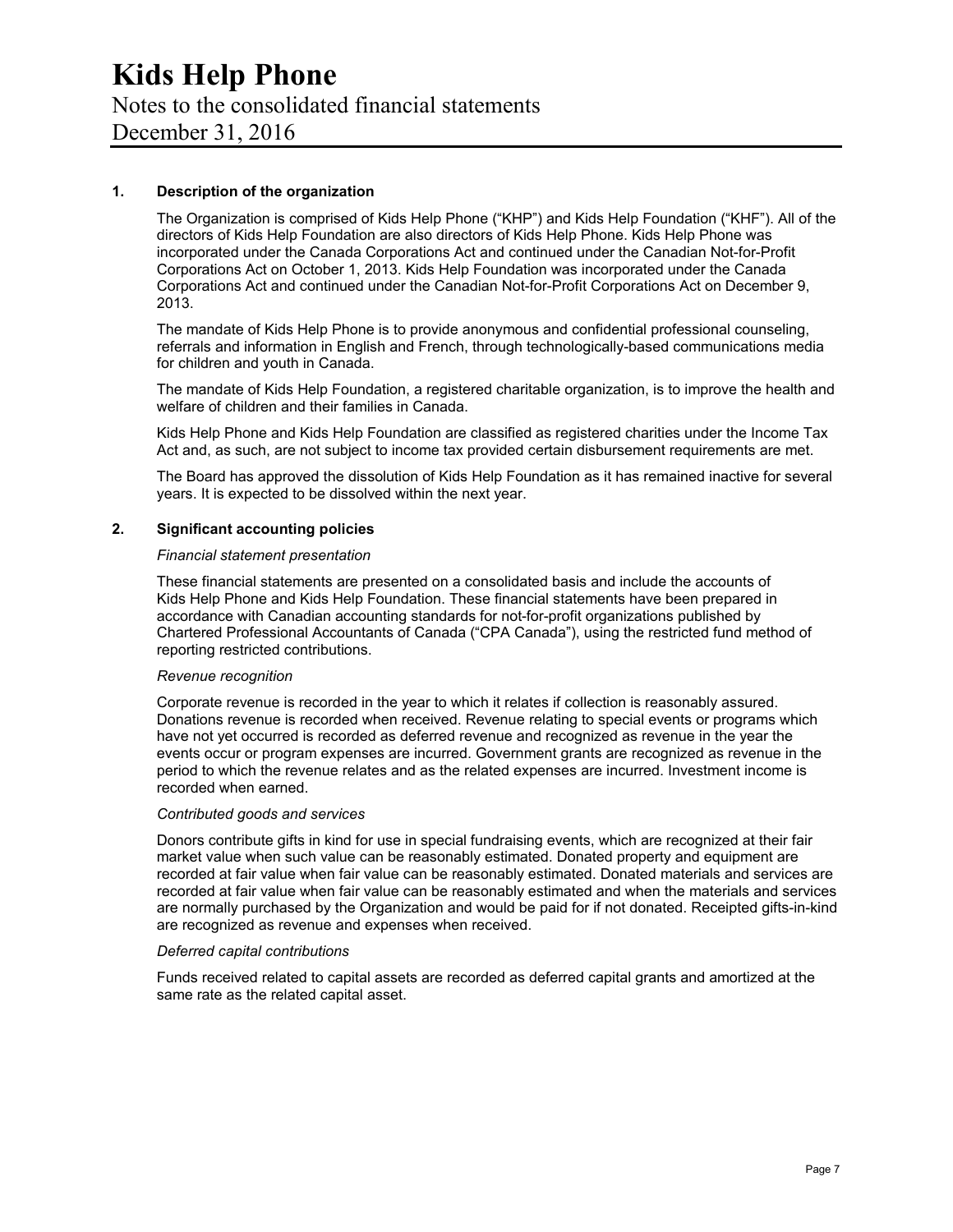#### **2. Significant accounting policies (continued)**

#### *Financial instruments*

Under Section 3856 of the CPA Canada Handbook, all financial instruments included on the consolidated statement of financial position are measured either at fair value or amortized cost based on the characteristics of the instrument and the Organization's accounting policy choices. All financial instruments reported on the consolidated statement of financial position are classified as follows:

| Asset/liability                          | Category       |
|------------------------------------------|----------------|
|                                          |                |
| Cash                                     | Fair value     |
| Short-term investments                   | Fair value     |
| Accounts receivable                      | Amortized cost |
| Restricted cash and investments          | Fair value     |
| Accounts payable and accrued liabilities | Amortized cost |

Financial assets and financial liabilities are initially recognized at fair value when the Organization becomes a party to the contractual provisions of the financial instrument. Subsequently, all financial instruments are measured at amortized cost, with the exception of cash, short-term and restricted investments which are measured at fair value. Changes in fair value are recorded in the consolidated statement of revenue and expenses.

Financial assets measured at amortized cost are assessed at each reporting date for indications of impairment. If such impairment exists, the asset is written down and the resulting impairment loss is recognized in the consolidated statement of revenue and expenses.

Transaction costs are expensed as they are incurred.

#### *Pledges*

Pledges received are recorded as revenue in the consolidated financial statements if the amounts can be reasonably estimated and collection is reasonably assured.

#### *Capital assets*

Office furniture and equipment and computers are capitalized on acquisition and are amortized on the straight-line basis over their average useful lives, which has been estimated at three years for computers and ten years for office furniture and equipment. Assets held under capital lease are amortized over the lease term. Leasehold improvements are amortized over the remaining lease term.

#### *Use of estimates*

The preparation of financial statements in accordance with Canadian accounting standards for not-for-profit organizations requires management to make estimates and assumptions. These estimates and assumptions affect the reported amounts of assets and liabilities and disclosure of contingent assets and liabilities at the date of the consolidated financial statements and the reported amounts of revenue and expenses during the reporting period. Actual results could differ from those estimates. Amounts requiring estimates and assumptions include certain accrued liabilities, deferred capital contributions, deferred revenue and amortization of capital assets.

#### *Allocation of expenses*

KHP allocates the cost of salaries and benefits and rental expenses based on the percentage of time assigned to each program.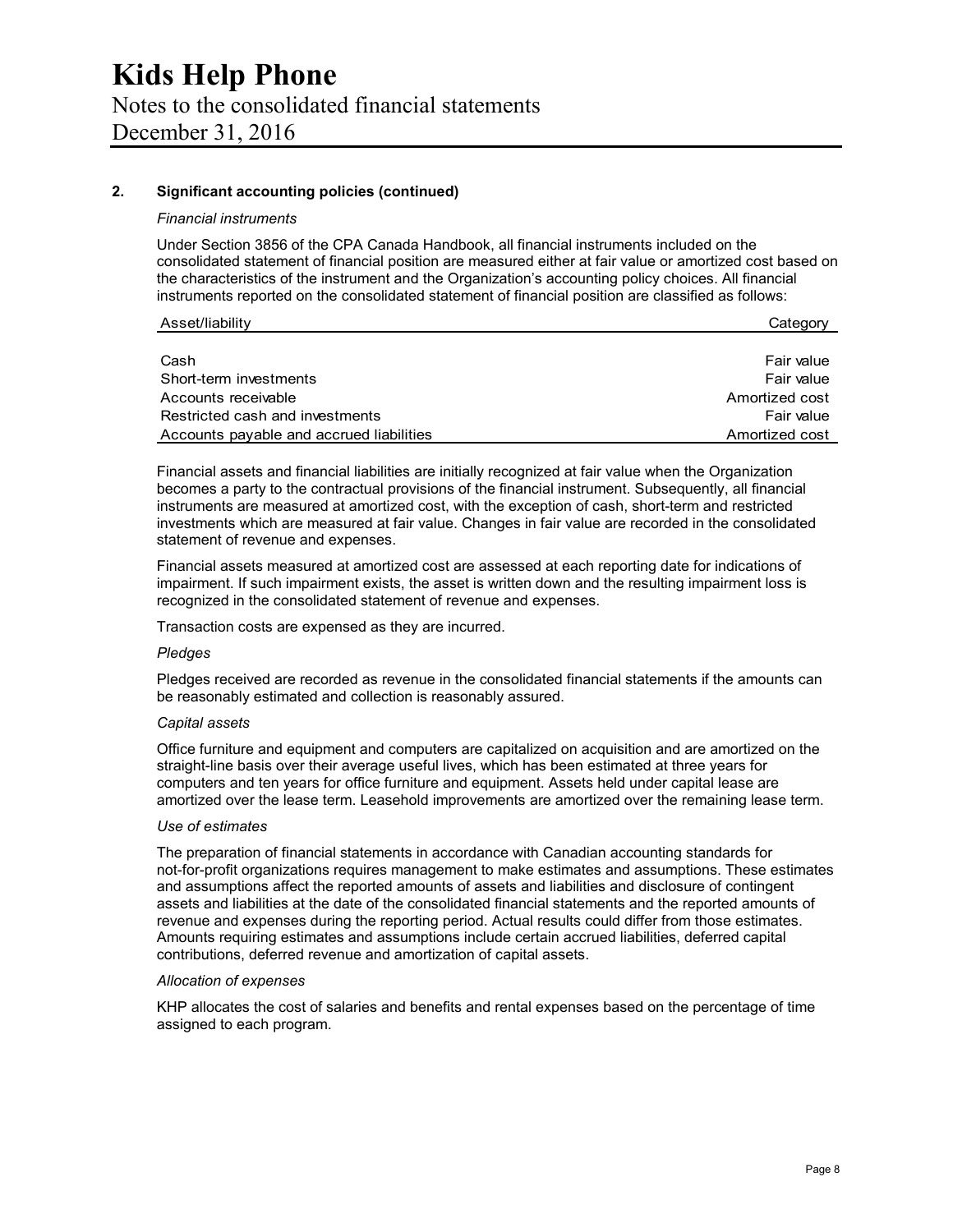### Notes to the consolidated financial statements December 31, 2016

#### **3. Funds**

#### *Operating Fund*

The general portion of the Kids Help Phone Operating Fund (the "Operating Fund") records the day-to-day operations of the Organization.

The capital assets portion of the Operating Fund records the cost of capital assets acquired less accumulated amortization, the unamortized portion of deferred capital contributions and the outstanding obligations on capital leases.

#### *Reserve Fund*

The Reserve Fund represents funds restricted by the Board of Directors to offset potential operating shortfalls of the Organization. The interest earned on this fund is recorded in the general portion of the Operating Fund.

#### *Externally Restricted Funds*

The Kyra Field Memorial Fund records donations made in memory of Kyra Field, and related interest income. The fund is to be used for the development and training of professional counsellors.

#### **4. Investments**

a) Short-term investments are comprised of the following:

|                                           |           |                 | 2016       |
|-------------------------------------------|-----------|-----------------|------------|
|                                           | Fair      | <b>Interest</b> |            |
|                                           | value     | rate            | Due date   |
|                                           | \$        | %               |            |
| <b>Guaranteed Investment Certificates</b> | 1,033,675 | 0.75            | Redeemable |
| <b>Guaranteed Investment Certificates</b> | 516,966   | 0.70            | Redeemable |
| Guaranteed Investment Certificates        | 500,543   | 0.60            | Redeemable |
| Guaranteed Investment Certificates        | 500,485   | 0.65            | Redeemable |
|                                           | 2,551,669 |                 |            |
|                                           |           |                 |            |
|                                           |           |                 | 2015       |
|                                           | Fair      | Interest        |            |
|                                           | value     | rate            | Due date   |
|                                           | \$        | $\%$            |            |
| <b>Guaranteed Investment Certificates</b> | 2,557,833 | 0.85            | Redeemable |
| <b>Guaranteed Investment Certificates</b> | 751,226   | 0.70            | Redeemable |
|                                           | 3,309,059 |                 |            |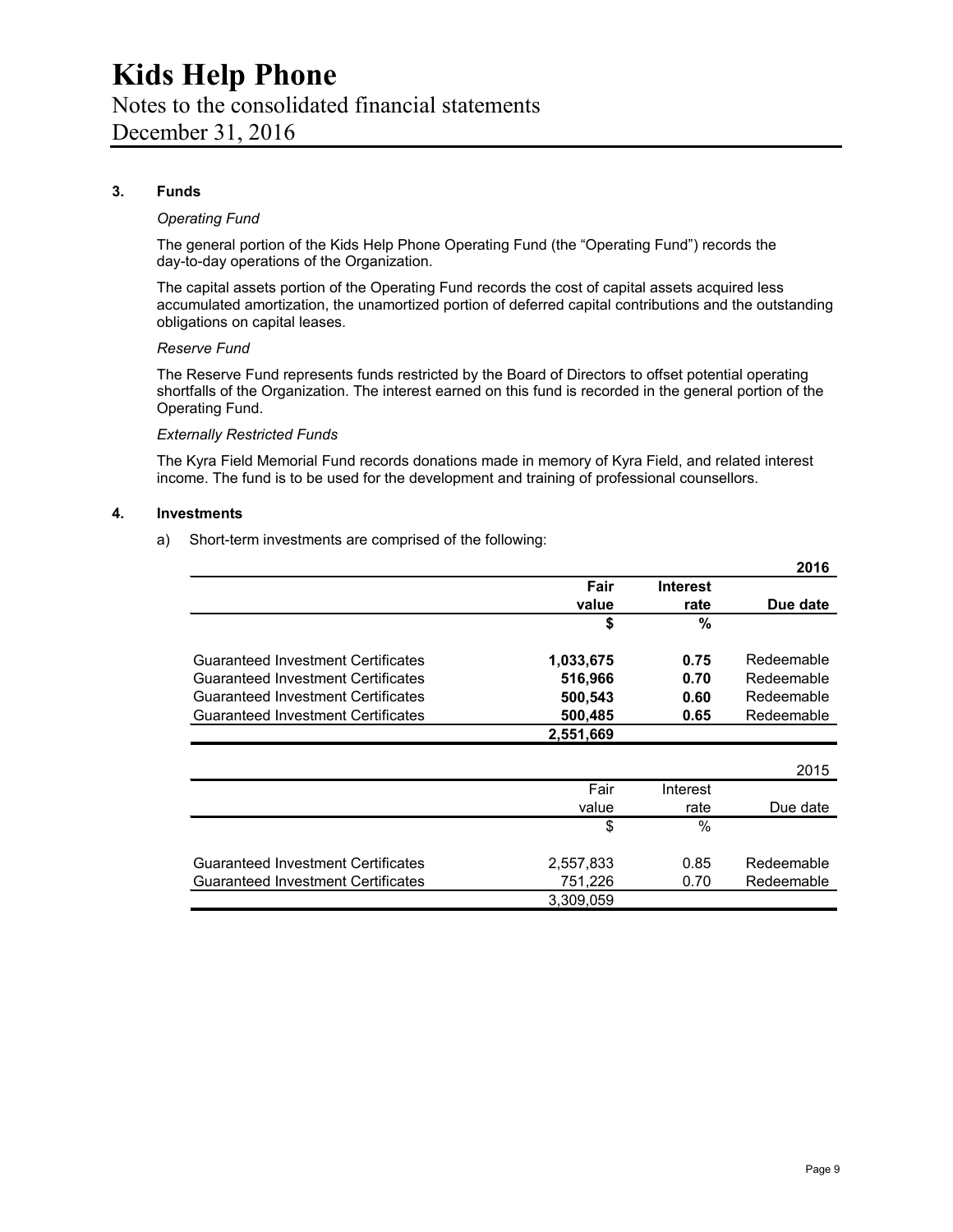# **Kids Help Phone** Notes to the consolidated financial statements

December 31, 2016

### **4. Investments (continued)**

b) Restricted cash and investments are comprised of the following:

|                                  |           |                          | 2016       |
|----------------------------------|-----------|--------------------------|------------|
|                                  | Fair      | <b>Interest</b>          |            |
|                                  | value     | rate                     | Due date   |
|                                  | \$        | $\overline{\frac{9}{6}}$ |            |
|                                  |           |                          |            |
| Kyra Field Memorial Fund         |           |                          |            |
| Cash                             | 42,701    | n.a                      | n.a        |
| Reserve Fund                     |           |                          |            |
| Cash                             | 304,277   | n.a                      | n.a        |
| BMO Step Up deposits 2023        | 241,938   | 1.75%                    | 16-Jun-23  |
| Manulife CDA                     | 209,429   | 2.40%                    | 22-Jan-20  |
| Covington                        | 389       | n.a                      | n.a        |
| <b>Bank of Montreal GIC</b>      | 151,756   | 1.41%                    | 3-Mar-17   |
| Canadian Western Bank GIC        | 152,204   | 1.77%                    | 5-Mar-18   |
| National Bank of CDA GIC         | 152,441   | 1.81%                    | 4-Mar-19   |
| National Bank of CDA GIC         | 152,254   | $1.96\%$                 | 3-Mar-20   |
| Royal Bank of CDA GIC            | 152,677   | 2.15%                    | 3-Mar-21   |
| Ontario Savings Bond series 2012 | 324,894   | 2.25%                    | 21-Jun-17  |
| Ontario Savings Bond series 2013 | 424,572   | 2.00%                    | 21-Jun-18  |
| Ontario Savings Bond series 2014 | 521,865   | 2.00%                    | 21-Jun-19  |
|                                  | 2,788,695 |                          |            |
|                                  | 2,831,396 |                          |            |
|                                  |           |                          |            |
|                                  |           |                          | 2015       |
|                                  | Fair      | Interest                 |            |
|                                  | value     | rate                     | Due date   |
|                                  | \$        | $\%$                     |            |
|                                  |           |                          |            |
| Kyra Field Memorial Fund         |           |                          |            |
| Cash                             | 46,625    | n.a.                     | n.a.       |
| Reserve Fund                     |           |                          |            |
| Cash                             | 516,132   | n.a.                     | n.a        |
| <b>BMO High Interest Savings</b> | 479,201   | n.a.                     | call       |
| BMO Step Up deposits 2024        | 99,460    | 2.35%                    | 12-May-16  |
| Manulife CDA                     | 204,507   | 2.40%                    | 22-Jan-20  |
| CPN Bell Canada Cars & Pars      | 199,238   | n.a.                     | $2-Apr-16$ |
| Ontario Savings Bond series 2012 | 319,800   | 2.00%                    | 21-Jun-17  |
| Ontario Savings Bond series 2013 | 416,560   | 1.75%                    | 21-Jun-18  |
| Ontario Savings Bond series 2014 | 510,645   | 1.50%                    | 21-Jun-19  |
|                                  | 2,745,543 |                          |            |
|                                  | 2,792,168 |                          |            |
|                                  |           |                          |            |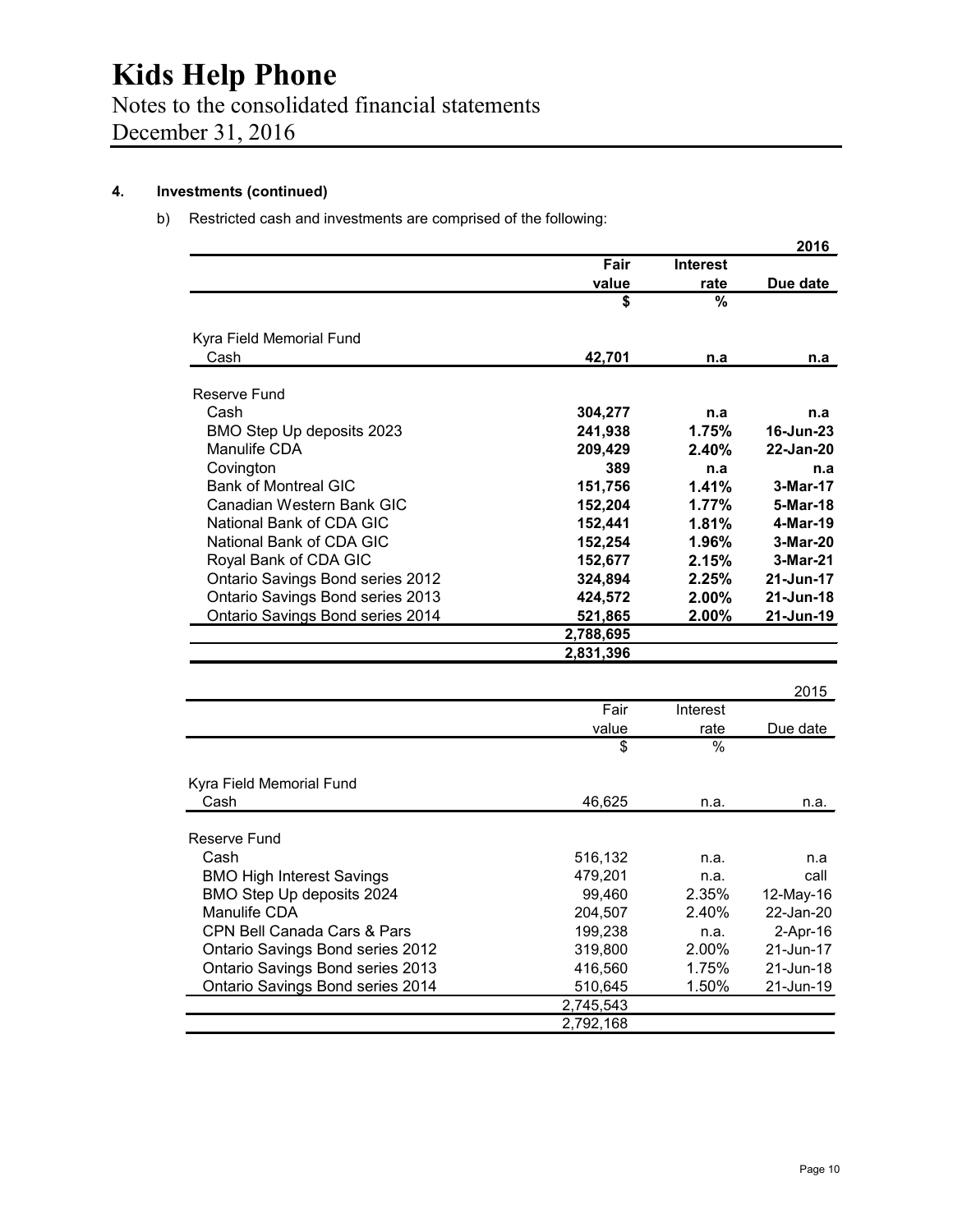# Notes to the consolidated financial statements

December 31, 2016

#### **5. Capital assets**

|                                  |           |                    | 2016     | 2015     |
|----------------------------------|-----------|--------------------|----------|----------|
|                                  |           | <b>Accumulated</b> | Net book | Net book |
|                                  | Cost      | amortization       | value    | value    |
|                                  | \$        | \$                 | \$       | \$       |
| Office furniture and equipment   | 398,440   | 182,758            | 215,682  | 252,650  |
| Computers                        | 564,654   | 441,153            | 123.501  | 197,576  |
| Leasehold improvements           | 784,858   | 717,170            | 67,688   | 94,373   |
| Assets held under capital leases | 175,889   | 139,735            | 36,154   | 82,311   |
|                                  | 1.923.841 | 1,480,816          | 443.025  | 626.910  |

#### **6. Deferred revenue**

|                                                                          | 2016          | 2015        |
|--------------------------------------------------------------------------|---------------|-------------|
|                                                                          | S             | \$          |
| Balance, beginning of year<br>Donations and grants received / receivable | 1,445,571     | 2,578,669   |
| for sepcial events and programs                                          | 5,833,774     | 5,742,858   |
| Recognized in revenue                                                    | (6, 386, 544) | (6,875,956) |
| Balance, end of year                                                     | 892.800       | 1,445,571   |

Deferred revenue is comprised of amounts relating to the following:

|                    | 2016    | 2015      |
|--------------------|---------|-----------|
|                    | \$      | \$        |
| Government         | 701,238 | 1,032,828 |
| <b>Foundations</b> | 68,689  | 269,112   |
| Corporations       | 25,000  | 44,231    |
| Individuals        | ۰       | 16,630    |
| Events             | 97,873  | 82,770    |
|                    | 892,800 | 1,445,571 |

#### **7. Obligation under capital leases**

The future minimum lease payments required under the capital lease agreements are as follows:

|                              | 2016      | 2015     |
|------------------------------|-----------|----------|
|                              |           |          |
| Total minimum lease payments | 36.154    | 82,196   |
| Amount representing interest | -         | (48)     |
|                              | 36,154    | 82,148   |
| Less: current portion        | (36, 154) | (45,994) |
| Long-term portion            |           | 36,154   |

Interest expense related to these leases was \$48 (2015 - \$758).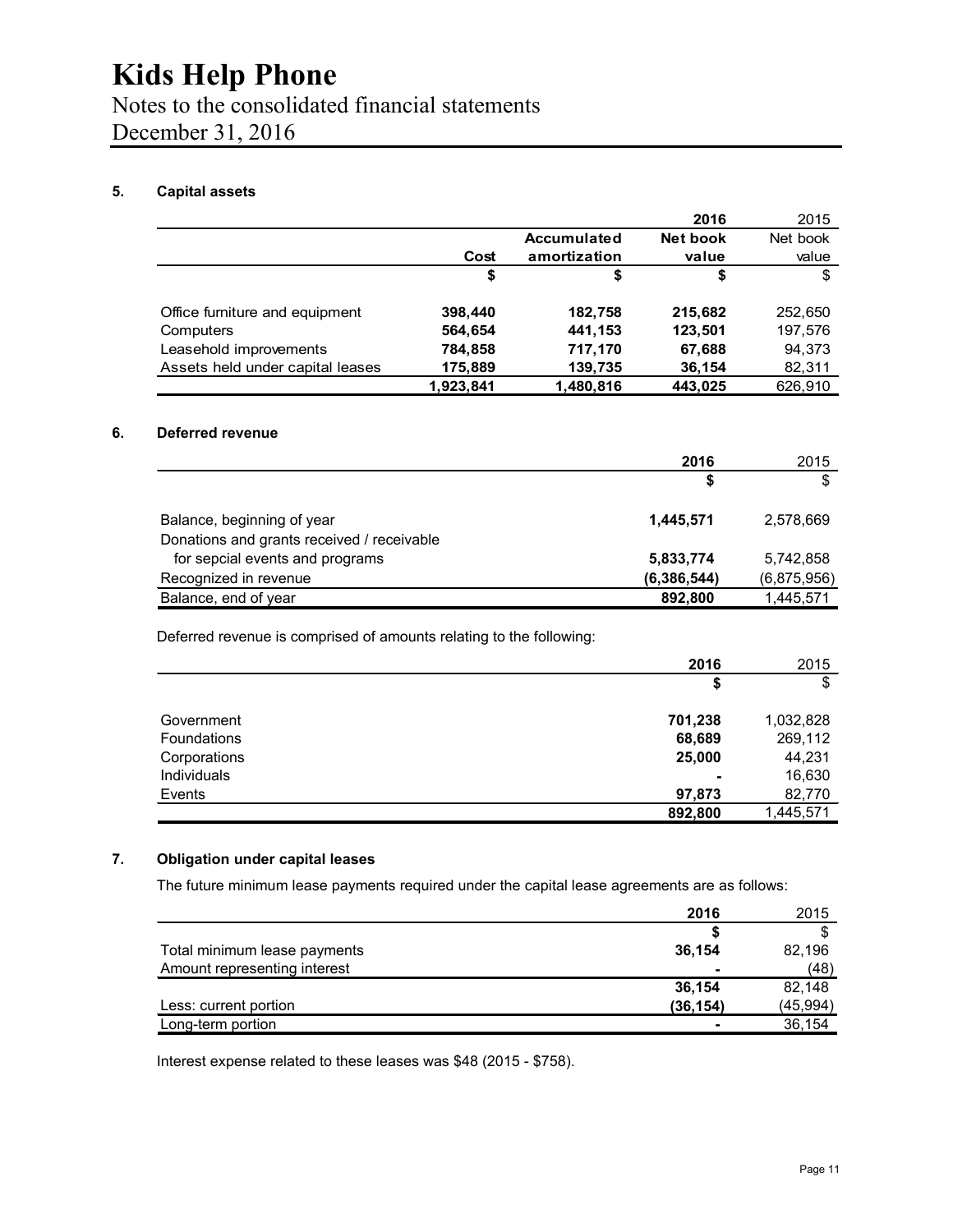Notes to the consolidated financial statements December 31, 2016

#### **8. Deferred capital contributions**

|                                                | 2016     | 2015      |
|------------------------------------------------|----------|-----------|
|                                                |          |           |
| Balance, beginning of year                     | 23,461   | 33.824    |
| Amortization of deferred capital contributions | (5, 135) | (10, 363) |
| Balance, end of year                           | 18,326   | 23,461    |

#### **9. Contingencies and guarantees**

In the normal course of business, the Organization enters into agreements that meet the definition of a guarantee. The Organization's primary guarantees are as follows:

- a) The Organization has provided indemnities under lease agreements for the use of various operating facilities. Under the terms of these agreements, the Organization agrees to indemnify the counterparties for various items including, but not limited to, all liabilities, loss, suits, and damages arising during the term of the agreement. The maximum amount of any potential future payment cannot be reasonably estimated.
- b) An indemnity has been provided to all directors and/or officers of the Organization for various items including, but not limited, all costs to settle suits or actions due to their involvement with the Organization, subject to certain restrictions. The Organization has purchased directors' and officers' liability insurance to mitigate the cost of any potential future suits or actions. The term of the indemnification is not explicitly defined, but is limited to the period over which the indemnified party served as a trustee, director or officer of the Organization. The maximum amount of any potential future payment cannot be reasonably estimated.
- c) In the normal course of business, the Organization has entered into agreements that include indemnities in favour of third parties, such as confidentiality agreements, engagement letters with advisors and consultants, outsourcing agreements, leasing contracts, information technology agreements and service agreements. These indemnification agreements may require the Organization to compensate counterparties for losses incurred by the counterparties as a result of breaches in representation and regulations or as a result of litigation claims or statutory sanctions that may be suffered by the counterparty as a consequence of the transaction. The terms of these indemnities are not explicitly defined and the maximum amount of any potential reimbursement cannot be reasonably estimated.

The nature of these indemnification agreements prevents the Organization from making a reasonable estimate of the maximum exposure due to the difficulties in assessing the amount of liability which stems from the unpredictability of future events and the unlimited coverage offered to counterparties. Historically, the Organization has not made any significant payments under such or similar indemnification agreements and therefore no amount has been accrued in the balance sheet with respect to these agreements.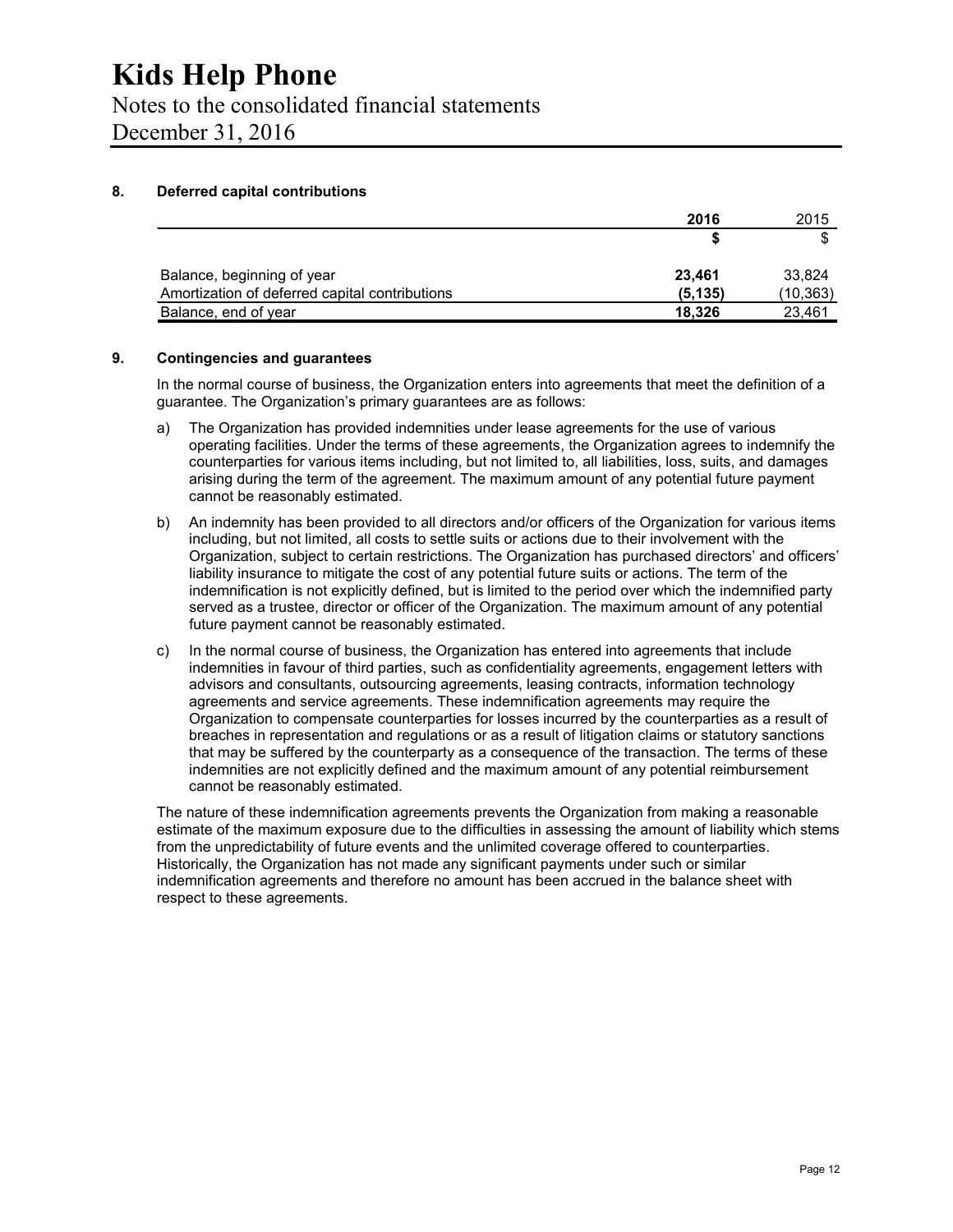### Notes to the consolidated financial statements

December 31, 2016

#### **10. Lease commitments**

The Organization is committed to the following annual lease payments for office space in the years ending December 31:

|        | Ψ         |
|--------|-----------|
| 2017   | 914,308   |
| 2018   | 923,484   |
| 2019   | 904,352   |
| 2020   | 758,321   |
| 2021   | 97,787    |
| Beyond | 24,447    |
|        | 3,622,699 |

#### **11. Related party transactions**

In the normal course of business, from time to time, the Organization enters into transactions with entities which are related to the Organization by virtue of their representation on the Board of Directors. Such transactions are for goods and services and can often be less than fair market value and are often donated. These goods and services are appropriately recorded in the financial statements at cost or at fair market value, if appropriate and determinable. The Organization has a policy which governs transactions with volunteers and staff and conflicts of interest. These transactions were in compliance with the policy. In 2016 the Organization paid/accrued for the following services from related parties:

|                                                    | 2016    | 2015    |
|----------------------------------------------------|---------|---------|
|                                                    | \$      | \$      |
| Telecommunication services from Bell Canada        | 642,848 | 516,003 |
| Legal services from Osler, Hoskin & Harcourt LLP   | 166.630 | 108,402 |
| Banking services from BMO Bank of Montreal         | 21,823  | 3,625   |
| Courier services from Purolator Inc.               | 19,778  | 13,513  |
| Incentives from The Source (Bell) Electronics Inc. |         | 28.712  |
| Facebook                                           | 1.840   |         |
| Cisco Systems                                      | 47.167  |         |

In addition, in 2016, the Organization also recognized \$251,263 (2015 - \$181,000) of contributed legal services from Osler, Hoskin & Harcourt; \$ Nil (2015 - \$95,000) of contributed telecommunication services from Bell Canada and \$95,364 (2015 - \$77,428) of contributed materials in relation to the donation of AirMiles from LoyaltyOne.

#### **12. Externally restricted funds**

The Organization manages externally restricted funds of \$42,701 (2015 - \$46,625) with conditions stipulated in donor agreements concerning the use of the funds and related income. The Organization has complied with the requirements of these restricted funds.

#### **13. Credit facilities**

The Organization has an operating line of credit to a maximum of \$100,000. This credit facility bears interest at Prime plus 1.25% and, as at December 31, 2016 and 2015, there was \$Nil in borrowings under this credit facility.

\$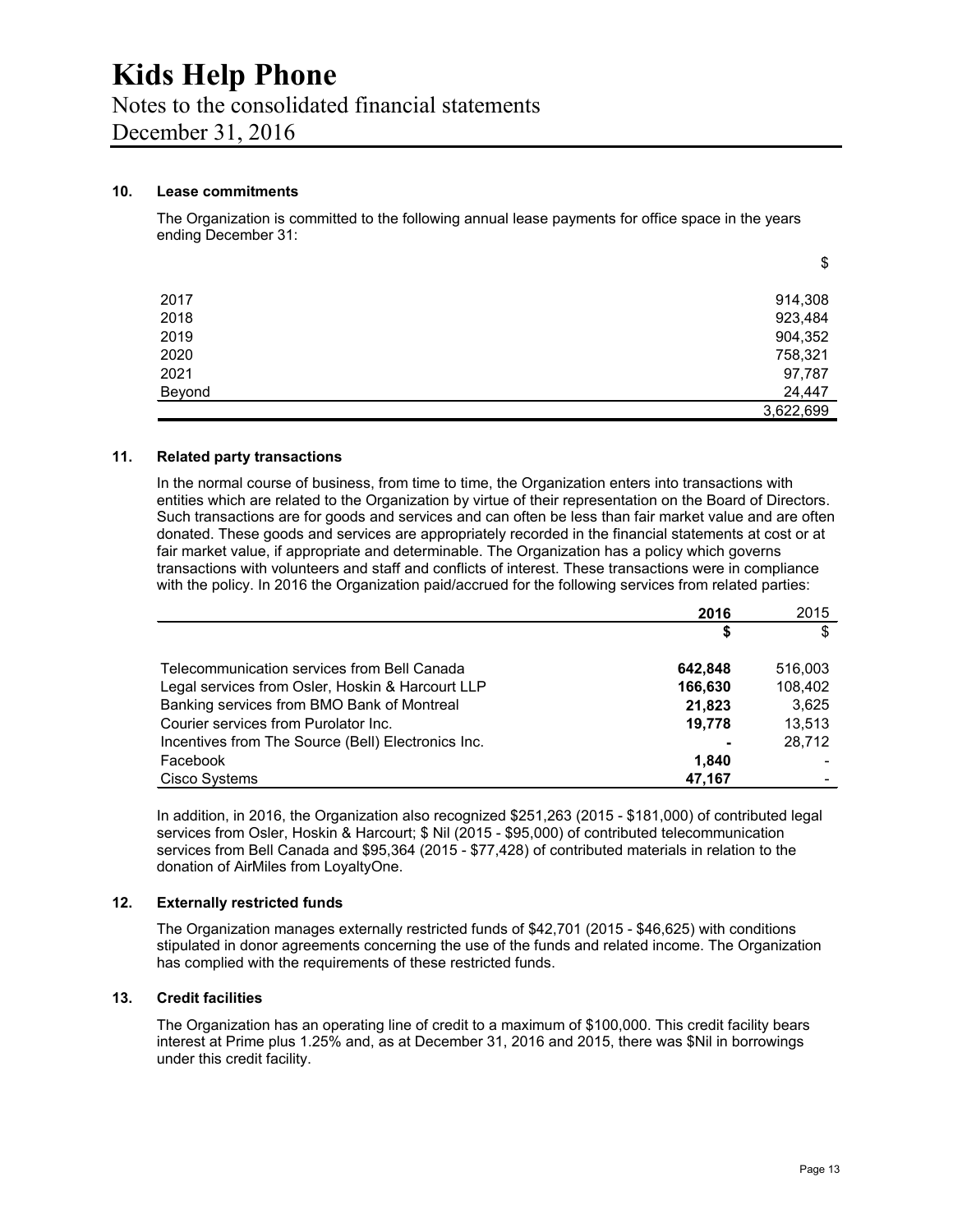### Notes to the consolidated financial statements

December 31, 2016

#### **14. Allocation of expenses**

The amount of salaries, benefits and rent that has been allocated to the various programs is as shown on Schedule A - Consolidated schedule of expenses.

#### **15. Fair values and risk management**

The fair value of cash, accounts receivable, accounts payable and accrued liabilities approximate their carrying values due to their short-term maturity.

Short-term investments are recorded at cost plus accrued income, which approximates fair value.

Restricted investments other than cash are recorded at fair value which is the market value as of December 31.

#### *Interest rate risk*

The Organization is exposed to interest rate risk on its investments. The Organization does not use any hedging instruments to manage this risk.

#### *Credit rate risk*

The Organization's credit risk is primarily attributable to its accounts receivables. The Organization manages this risk through proactive collection polices.

#### **16. Government remittances**

Included in accounts payable and accrued liabilities is an amount of \$18,610 (2015 - \$11,470) representing amounts due to the government relating to payroll and commodity taxes.

#### **17. Interfund transfers**

For the year ended December 31, 2016, there was an approved transfer of \$4,200 (2015 - \$Nil) made from the Externally Restricted Funds to the Operating Fund to support counsellor training activities.

#### **18. Comparative figures**

Certain of the prior year's comparative figures have been reclassified to conform to the current year's presentation.